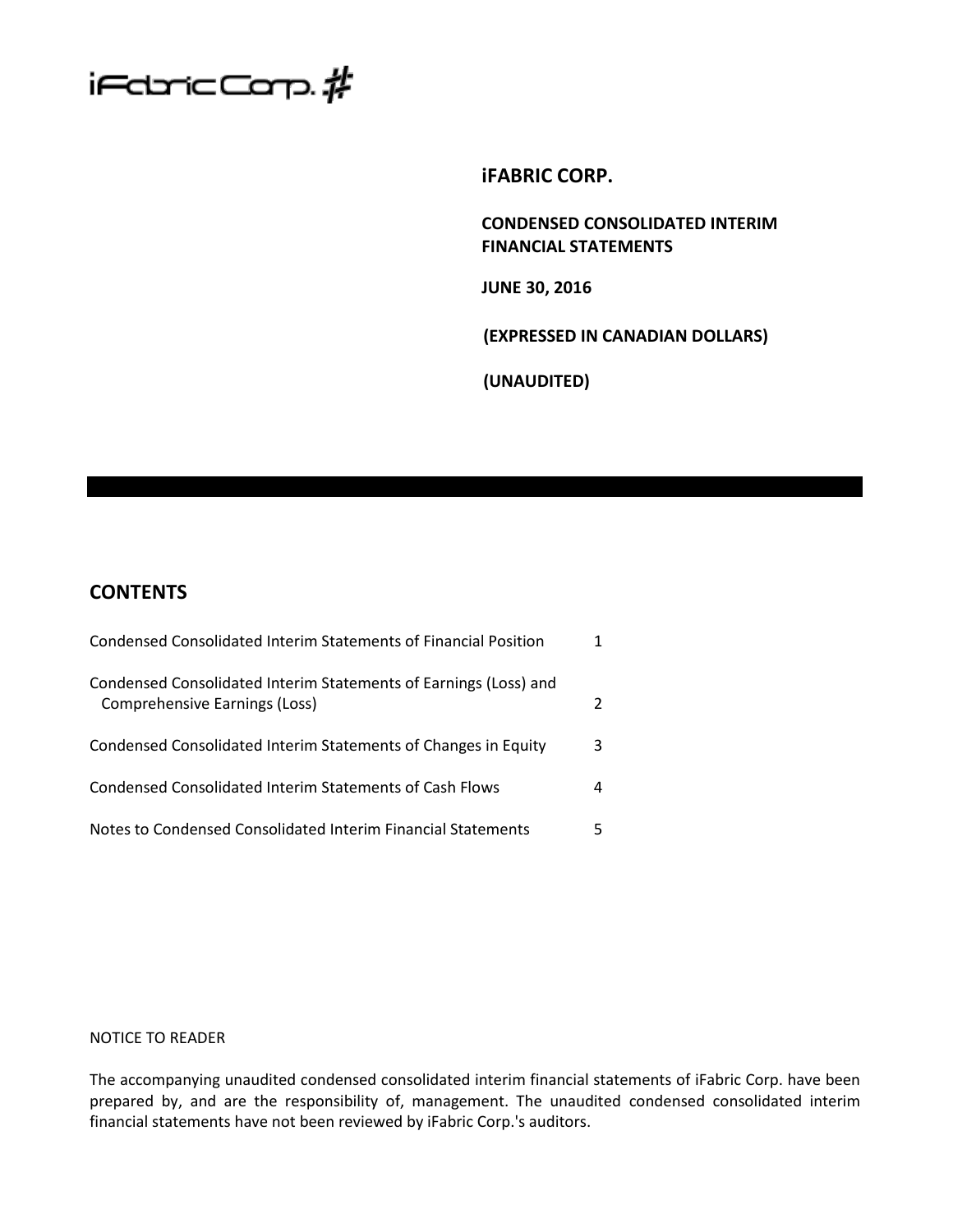# **iFABRIC CORP. CONDENSED CONSOLIDATED INTERIM STATEMENTS OF FINANCIAL POSITION (Unaudited, Expressed in Canadian Dollars)**

|                                                         | <b>June 30,</b> | September 30, |
|---------------------------------------------------------|-----------------|---------------|
| As at                                                   | 2016            | 2015          |
| <b>ASSETS</b>                                           |                 |               |
| <b>Current assets</b>                                   |                 |               |
| Cash                                                    | 768,001         | 852,016       |
| Accounts receivable (note 4)                            | 1,796,931       | 2,143,066     |
| Inventories (note 5)                                    | 3,893,952       | 4,706,426     |
| Prepaid expenses and deposits (note 6)                  | 348,775         | 327,781       |
| Foreign exchange forward contracts (note 7)             | 100,477         | 37,686        |
| <b>Total current assets</b>                             | 6,908,136       | 8,066,975     |
| Non-current assets                                      |                 |               |
| Property, plant and equipment (note 8)                  | 2,756,910       | 2,487,880     |
| Deferred development costs                              | 477,074         | 598,171       |
| Deferred income taxes                                   | 846,300         | 720,283       |
| Goodwill                                                | 55,050          | 55,050        |
| <b>Total non-current assets</b>                         | 4,135,334       | 3,861,384     |
| <b>Total assets</b>                                     | 11,043,470      | 11,928,359    |
| <b>LIABILITIES</b>                                      |                 |               |
| <b>Current liabilities</b>                              |                 |               |
| Bank indebtedness (note 9)                              | 503,925         |               |
| Accounts payable and accrued liabilities (note 10)      | 832,201         | 1,846,835     |
| Income taxes payable                                    | 189,443         | 429,367       |
| Current portion due to related parties                  | 167,580         | 250,839       |
| Current portion of loan payable                         | 120,000         | 120,000       |
| <b>Total current liabilities</b>                        | 1,813,149       | 2,647,041     |
| <b>Non-current liabilties</b>                           |                 |               |
| Due to related parties                                  | 563,809         | 548,893       |
| Loan payable (note 11)                                  | 1,080,578       | 860,000       |
| <b>Total non-current liabilities</b>                    | 1,644,387       | 1,408,893     |
| <b>Total liabilities</b>                                | 3,457,536       | 4,055,934     |
| Commitments (note 15)                                   |                 |               |
| <b>EQUITY</b>                                           |                 |               |
| Equity attributable to iFabric Corp. shareholders       |                 |               |
| Capital stock (note 14)                                 | 2,771,978       | 2,743,530     |
| Warrants (note 14)                                      | 704,861         | 704,861       |
| Options (note 14)                                       | 1,330,818       | 1,241,323     |
| <b>Retained earnings</b>                                | 2,761,148       | 3,167,871     |
| Total equity attributable to iFabric Corp. shareholders | 7,568,805       | 7,857,585     |
| Non-controlling interest                                | 17,129          | 14,840        |
| <b>Total equity</b>                                     | 7,585,934       | 7,872,425     |
| <b>Total liabilities and equity</b>                     | 11,043,470      | 11,928,359    |

Approved on behalf of the Board of Directors on August 10, 2016:

| "Hylton Karon" | "Hilton F |
|----------------|-----------|
| Director       | Director  |

*"Hylton Karon"* "*Hilton Price"* 

The accompanying notes are an integral part of these unaudited condensed consolidated interim financial statements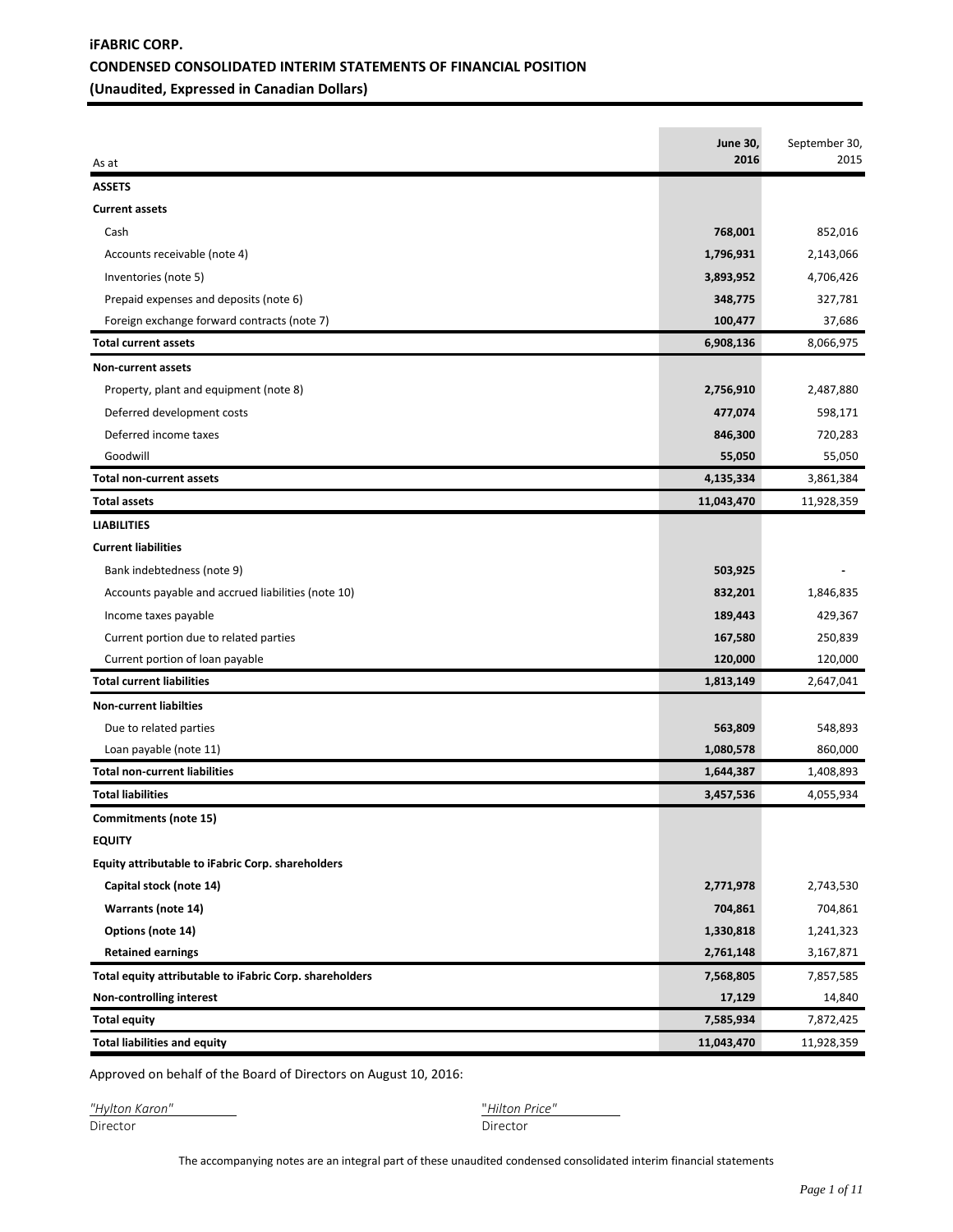# **iFABRIC CORP. CONDENSED CONSOLIDATED INTERIM STATEMENTS OF EARNINGS (LOSS) AND COMPREHENSIVE EARNINGS (LOSS) (Unaudited, Expressed in Canadian Dollars)**

|                                                                        |            | Three months |            | Nine months |  |  |
|------------------------------------------------------------------------|------------|--------------|------------|-------------|--|--|
| For the period ended June 30,                                          | 2016       |              |            | 2015        |  |  |
| <b>REVENUE</b>                                                         | 2,999,317  | 3,700,502    | 9,400,354  | 9,994,384   |  |  |
| <b>COST OF SALES</b>                                                   | 1,580,985  | 1,532,773    | 4,695,361  | 4,751,495   |  |  |
| <b>GROSS PROFIT</b>                                                    | 1,418,332  | 2,167,728    | 4,704,993  | 5,242,889   |  |  |
| <b>EXPENSES</b>                                                        |            |              |            |             |  |  |
| Selling, general and administrative costs                              | 1,429,914  | 1,478,359    | 4,744,653  | 4,391,162   |  |  |
| Interest on operating line                                             | 7,532      | 4,009        | 18,754     | 16,187      |  |  |
| Interest on long-term debt                                             | 6,586      | 10,529       | 25,476     | 33,049      |  |  |
| Amortization of property, plant and equipment                          | 21,182     | 9,783        | 38,597     | 29,349      |  |  |
| Amortization of deferred development costs                             | 40,365     | 40,366       | 121,097    | 121,097     |  |  |
|                                                                        | 1,505,579  | 1,543,046    | 4,948,577  | 4,590,844   |  |  |
| <b>EARNINGS (LOSS) FROM OPERATIONS</b>                                 | (87, 247)  | 624,683      | (243,584)  | 652,045     |  |  |
| <b>OTHER EXPENSES (INCOME)</b>                                         |            |              |            |             |  |  |
| Share-based compensation                                               | 16,280     | 232,754      | 101,943    | 442,130     |  |  |
| Loss (gain) on foreign exchange                                        | 52,277     | 7,156        | 176,619    | (244, 396)  |  |  |
|                                                                        | 68,557     | 239,910      | 278,562    | 197,734     |  |  |
| <b>EARNINGS (LOSS) BEFORE INCOME TAXES</b>                             | (155, 804) | 384,773      | (522, 146) | 454,311     |  |  |
| PROVISION FOR (RECOVERY OF) INCOME TAXES                               |            |              |            |             |  |  |
| Current                                                                | 2,818      | 219,212      | 8,304      | 429,457     |  |  |
| Deferred                                                               | (36, 660)  | (43,200)     | (126, 017) | (151, 400)  |  |  |
|                                                                        | (33, 842)  | 176,012      | (117, 713) | 278,057     |  |  |
| NET EARNINGS (LOSS) AND COMPREHENSIVE EARNINGS (LOSS)                  | (121, 962) | 208,761      | (404, 433) | 176,254     |  |  |
| NET EARNINGS (LOSS) AND COMPREHENSIVE EARNINGS (LOSS) ATTRIBUTABLE TO: |            |              |            |             |  |  |
| iFabric Corp. shareholders                                             | (121, 653) | 206,806      | (406, 723) | 172,234     |  |  |
| Non-controlling interest                                               | (309)      | 1,955        | 2,290      | 4,020       |  |  |
|                                                                        | (121, 962) | 208,761      | (404, 433) | 176,254     |  |  |
| <b>EARNINGS (LOSS) PER SHARE (note 13)</b>                             |            |              |            |             |  |  |
| <b>Basic</b>                                                           | (0.005)    | 0.008        | (0.016)    | 0.007       |  |  |
| Diluted                                                                | (0.005)    | 0.008        | (0.016)    | 0.006       |  |  |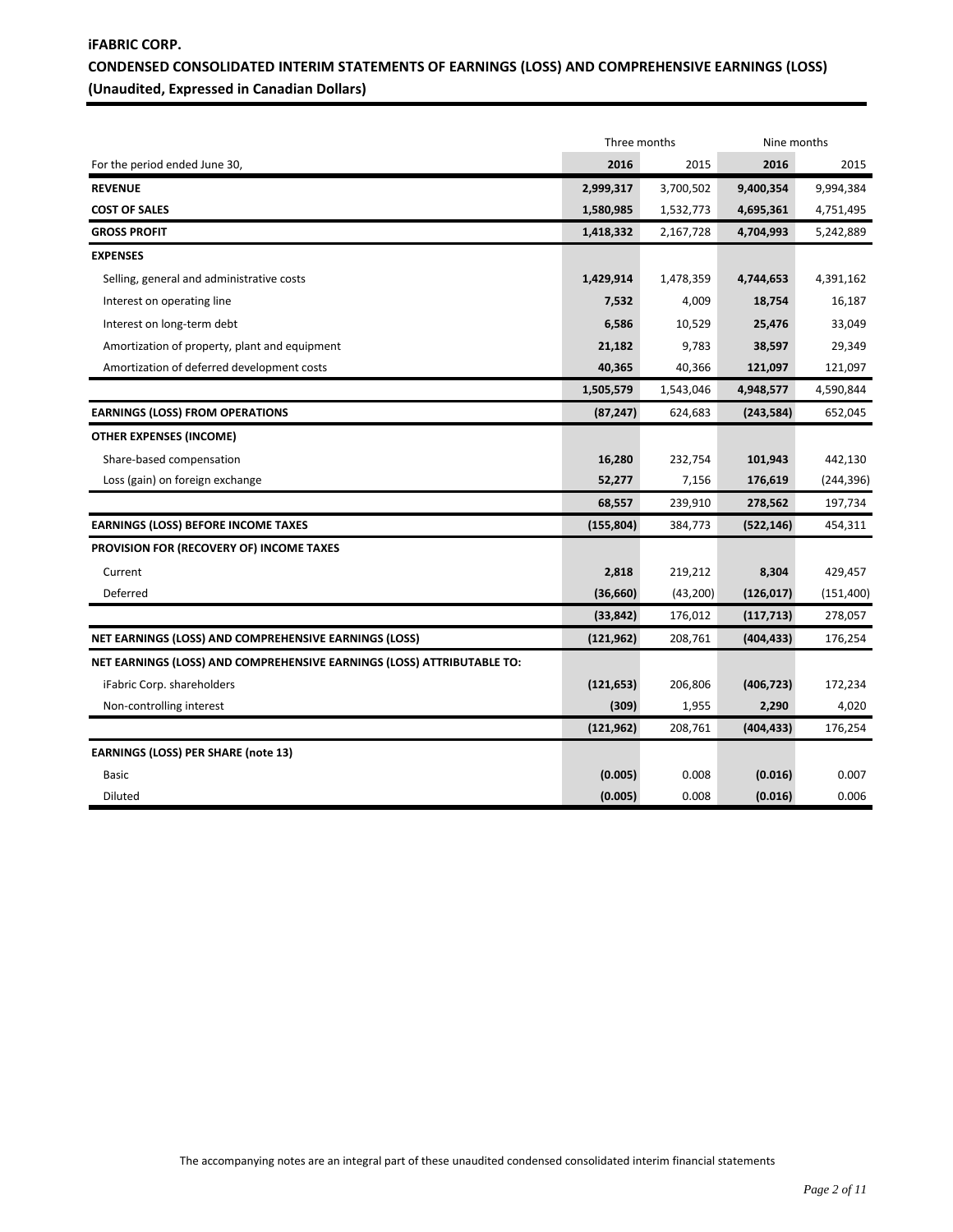# **iFABRIC CORP. CONDENSED CONSOLIDATED INTERIM STATEMENTS OF CHANGES IN EQUITY (Unaudited, Expressed in Canadian Dollars)**

|                               | Attributable to iFabric Corp. shareholders |                          |           |                          |                          |            |                          |              |
|-------------------------------|--------------------------------------------|--------------------------|-----------|--------------------------|--------------------------|------------|--------------------------|--------------|
|                               |                                            |                          |           |                          | Accumulated              |            |                          |              |
|                               |                                            |                          |           | Retained                 | other<br>comprehensive   |            | Non-controlling          |              |
|                               | Capital stock                              | Warrants                 | Options   | earnings                 | income                   | Total      | interest                 | Total equity |
| Balance at September 30, 2015 | 2,743,530                                  | 704,861                  | 1,241,323 | 3,167,871                | $\overline{\phantom{a}}$ | 7,857,585  | 14,840                   | 7,872,425    |
| Total comprehensive earnings  |                                            |                          |           | (406, 723)               | $\overline{\phantom{a}}$ | (406, 723) | 2,289                    | (404, 434)   |
| Exercise of options           | 28,448                                     | $\overline{\phantom{a}}$ | (12, 448) | $\overline{\phantom{a}}$ | $\overline{\phantom{0}}$ | 16,000     | $\overline{\phantom{0}}$ | 16,000       |
| Share-based compensation      |                                            | $\overline{\phantom{a}}$ | 101,943   | . .                      | $\overline{\phantom{0}}$ | 101,943    | $\overline{\phantom{0}}$ | 101,943      |
| Balance at June 30, 2016      | 2,771,978                                  | 704,861                  | 1,330,818 | 2,761,148                |                          | 7,568,805  | 17,129                   | 7,585,934    |

|                                     | Attributable to iFabric Corp. shareholders |                          |           |                          |                                  |           |                             |              |
|-------------------------------------|--------------------------------------------|--------------------------|-----------|--------------------------|----------------------------------|-----------|-----------------------------|--------------|
|                                     |                                            |                          |           |                          | Accumulated                      |           |                             |              |
|                                     | Capital stock                              | Warrants                 | Options   | Retained<br>earnings     | other<br>comprehensive<br>income | Total     | Non-controlling<br>interest | Total equity |
| Balance at September 30, 2014       | 2,722,194                                  | 704,861                  | 757,308   | 3,277,708                | $\overline{\phantom{a}}$         | 7,462,071 | 12,210                      | 7,474,281    |
| Total comprehensive earnings (loss) |                                            | $\overline{\phantom{a}}$ | -         | 172,234                  | $\overline{\phantom{0}}$         | 172,234   | 4,020                       | 176,254      |
| Exercise of options                 | 21,336                                     | $\overline{\phantom{a}}$ | (9, 336)  | $\overline{\phantom{a}}$ | $\overline{\phantom{a}}$         | 12,000    | ۰                           | 12,000       |
| Share-based compensation            | $\overline{\phantom{a}}$                   | $\overline{\phantom{a}}$ | 442,130   | $\overline{\phantom{a}}$ | $\overline{\phantom{a}}$         | 442,130   | $\overline{\phantom{a}}$    | 442,130      |
| Balance at June 30, 2015            | 2,743,530                                  | 704,861                  | 1,190,102 | 3,449,942                |                                  | 8,088,435 | 16,230                      | 8,104,665    |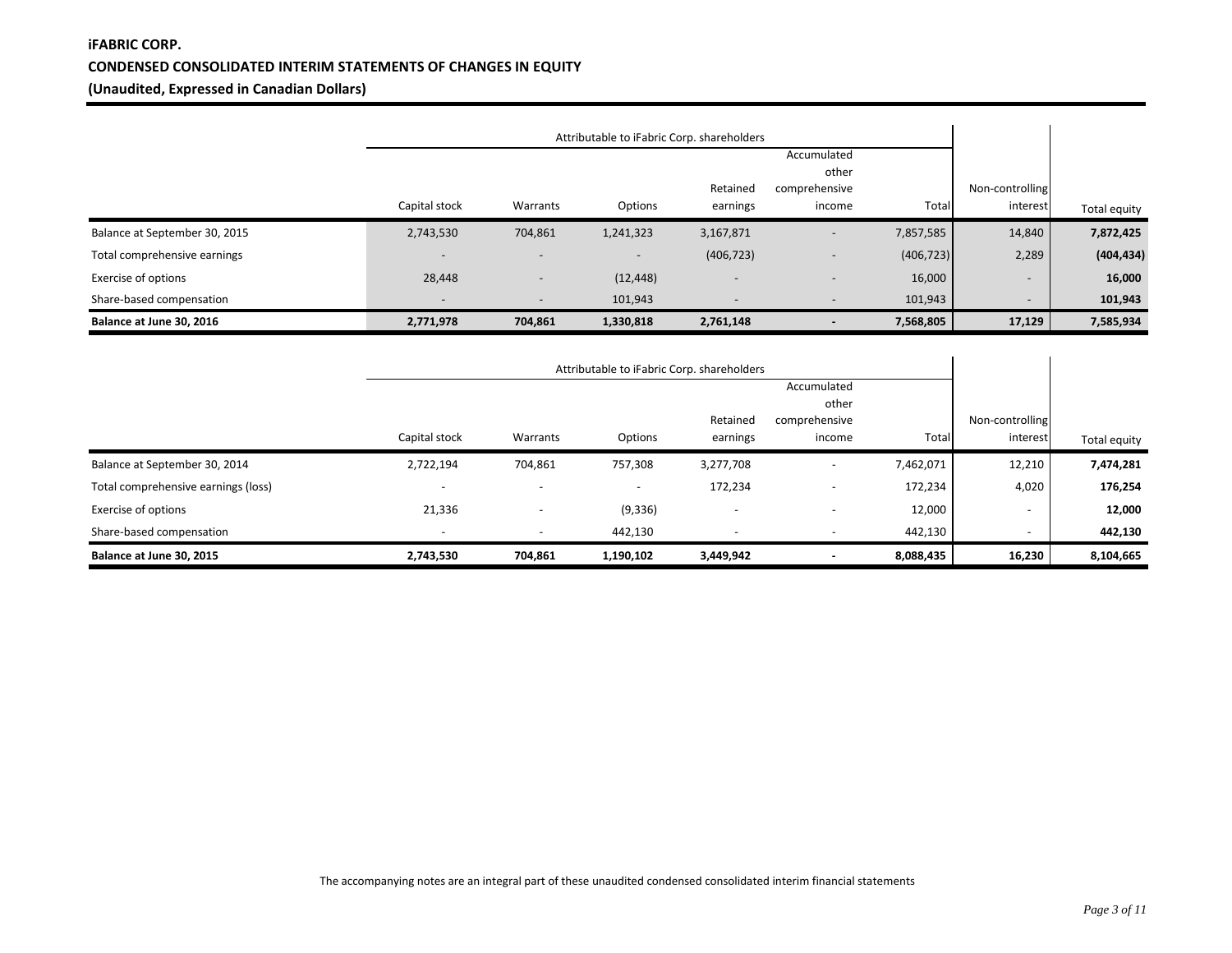# **iFABRIC CORP. CONDENSED CONSOLIDATED INTERIM STATEMENTS OF CASH FLOWS (Unaudited, Expressed in Canadian Dollars)**

|                                                             | Nine months |            |
|-------------------------------------------------------------|-------------|------------|
| For the period ended June 30,                               | 2016        | 2015       |
| <b>CASH WAS PROVIDED BY (USED IN)</b>                       |             |            |
| <b>OPERATING ACTIVITIES</b>                                 |             |            |
| Total comprehensive earnings (loss)                         | (404, 433)  | 176,254    |
| Items not affecting cash                                    |             |            |
| Amortization of property, plant and equipment               | 38,597      | 29,349     |
| Amortization of deferred development costs                  | 121,097     | 121,097    |
| Fair value adjustment on foreign exchange forward contracts | (65, 359)   | 10,168     |
| Share-based compensation                                    | 101,943     | 442,130    |
| Deferred income tax recovery                                | (126, 017)  | (151, 400) |
|                                                             | (334, 172)  | 627,598    |
| Change in non-cash operating working capital items          |             |            |
| Accounts receivable                                         | 346,135     | (611, 682) |
| Inventories                                                 | 812,474     | 681,749    |
| Prepaid expenses and deposits                               | (20, 994)   | (61, 684)  |
| Foreign exchange forward contracts                          | 2,568       | 40,000     |
| Accounts payable and accrued liabilities                    | (1,014,634) | (820, 300) |
| Income taxes payable                                        | (239, 925)  | 357,661    |
|                                                             | (114, 376)  | (414, 256) |
|                                                             | (448, 548)  | 213,342    |
| <b>FINANCING ACTIVITIES</b>                                 |             |            |
| Bank operating line                                         | 503,925     | (93,600)   |
| Due to related parties                                      | (68, 343)   | (177, 101) |
| Proceeds from bank loan (note 11)                           | 280,578     |            |
| Repayment of bank loan (note 11)                            | (60,000)    | (90,000)   |
| Share issuances (note 14)                                   | 16,000      | 12,000     |
|                                                             | 672,160     | (348, 701) |
| <b>INVESTING ACTIVITIES</b>                                 |             |            |
| Purchase of property, plant and equipment                   | (315, 567)  |            |
| Proceeds from disposal of property, plant and equipment     | 7,940       |            |
|                                                             | (307, 627)  |            |
| <b>CHANGE IN CASH POSITION</b>                              | (84, 015)   | (135, 359) |
| CASH, beginning of period                                   | 852,016     | 1,006,385  |
| CASH, end of period                                         | 768,001     | 871,026    |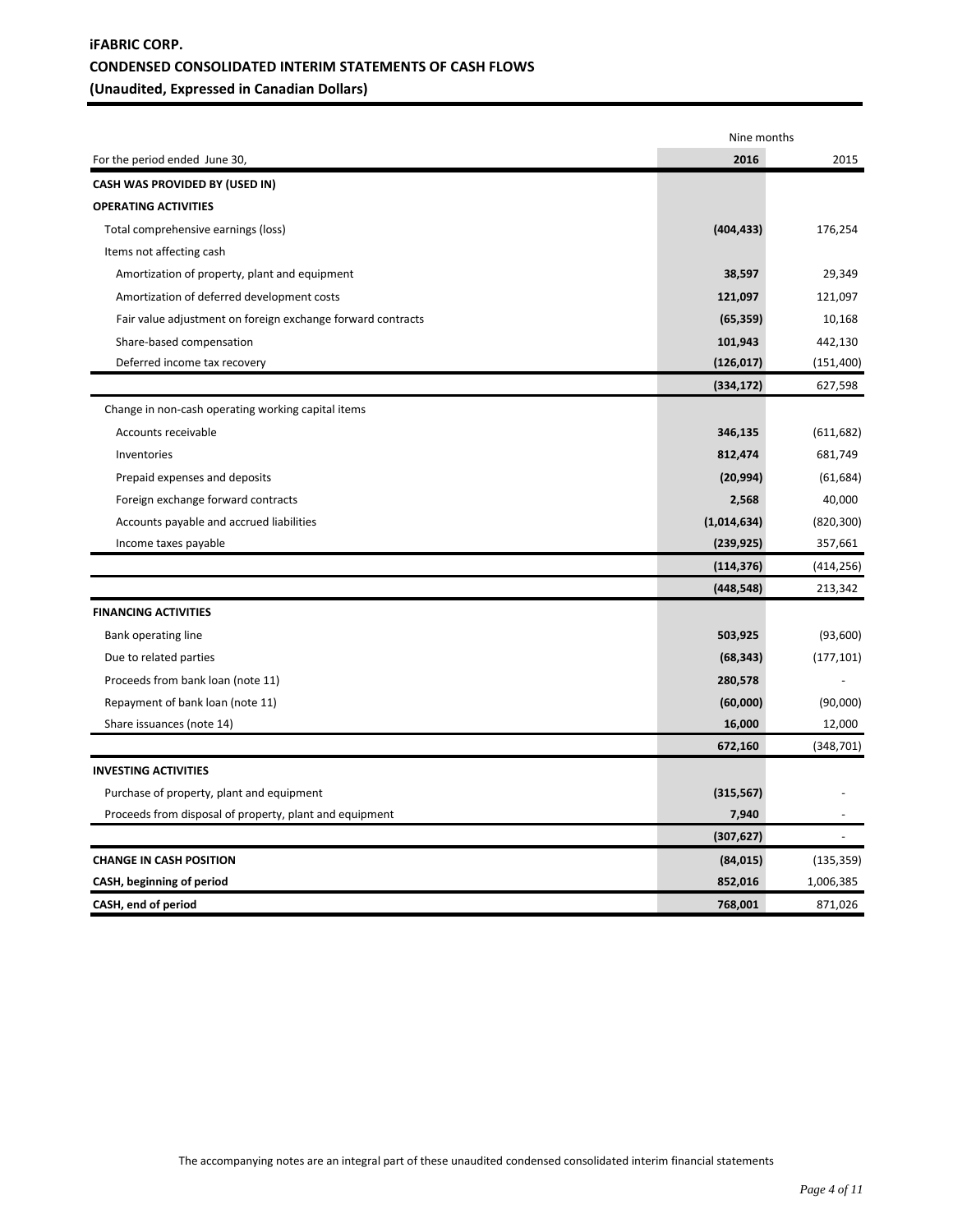#### **1. NATURE OF OPERATIONS**

iFabric Corp. ("iFabric or the Company") is a Canadian public company, incorporated under the Alberta Business Corporations Act and is domiciled in Canada. iFabric is listed on the Toronto Stock Exchange ("TSX") under the trading symbol "IFA". The head office is located at 525 Denison Street, Unit 1, Markham, Ontario, Canada.

The Company's principle activities relate to the business of designing and distributing women's intimate apparel and sleepwear, as well as a range of complimenting accessories. The Company is also in the business of developing and distributing a range of innovative products and treatments that are suitable for application to textiles, plastics, liquids, and hard surfaces. These products are designed to provide added benefits to the user.

### **2. BASIS OF PREPARATION**

#### **(a) Statement of compliance**

These unaudited condensed consolidated interim financial statements have been prepared in accordance with International Financial Reporting Standards ("IFRS"), as issued by the International Accounting Standards Board ("IASB") on a basis consistent with those accounting policies followed by the Company in the most recent audited annual consolidated financial statements except where noted below. These unaudited condensed consolidated interim financial statements have been prepared under IFRS in accordance with IAS 34, Interim Financial Reporting. Certain information, in particular the accompanying notes, normally included in the audited annual consolidated financial statements prepared in accordance with IFRS has been omitted or condensed. Accordingly, these unaudited condensed consolidated interim financial statements do not include all the information required for full annual financial statements, and, therefore, should be read in conjunction with the audited annual consolidated financial statements and the notes thereto for the year ended September 30, 2015. Certain comparative figures have been reclassified to conform to the current year's presentation.

#### **(b) Basis of consolidation**

These unaudited condensed consolidated interim financial statements include the accounts of iFabric Corp., and its wholly-owned subsidiaries:

(i) Coconut Grove Textiles Inc., which includes the consolidated accounts of its wholly-owned subsidiaries Coconut Grove Pads Inc., Intelligent Fabric Technologies (North America) Inc., which includes the consolidated accounts of its wholly-owned subsidiary Intelligent Fabric Technologies Inc., a U.S. company, and CG Intimates Inc., a U.S. company. It also includes the accounts of 2074160 Ontario Inc., which is a 60% owned subsidiary.

(ii) Protx (Shanghai) Trading Co., Ltd., a company incorporated in China.

All inter-corporate balances and transactions have been eliminated on consolidation.

#### **(c) Seasonal fluctuations**

The interim period results of operations do not necessarily reflect results for the full fiscal year because of seasonal fluctuations that characterize the apparel and textiles industries.

#### **(d) Basis of measurement**

These unaudited condensed consolidated interim financial statements were prepared on a historical cost basis except for certain items which may be accounted for at fair value, as further discussed in the significant accounting policies of the most recent audited annual financial statements for the year ended September 30, 2015.

### **(e) Functional and presentation currency**

These unaudited condensed consolidated interim financial statements are presented in Canadian dollars, which is the Company's functional currency.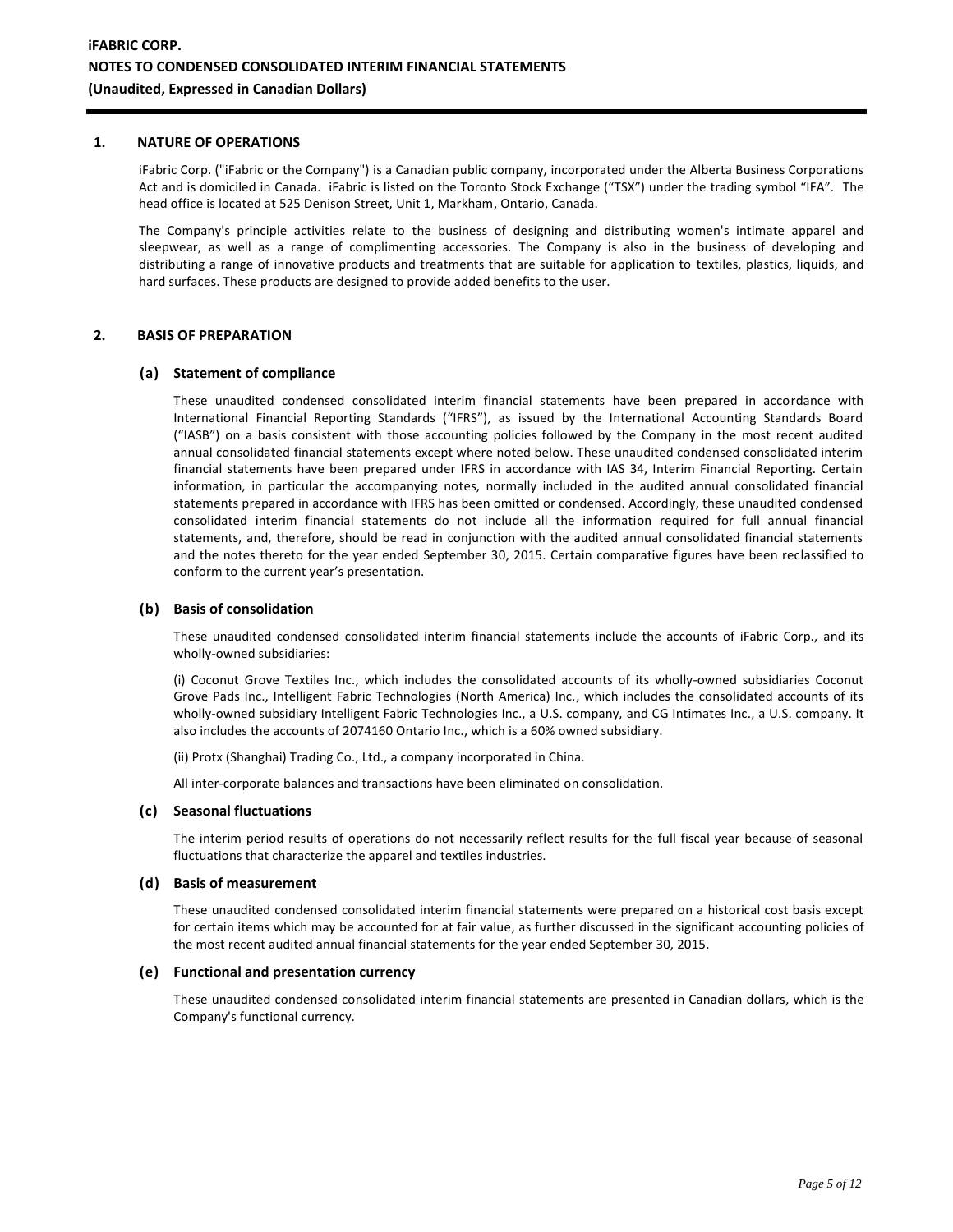#### **3. SUMMARY OF SIGNIFICANT ACCOUNTING POLICIES**

The significant accounting policies as disclosed in the Company's audited annual consolidated financial statements for the year ended September 30, 2015 have been applied consistently in the preparation of these unaudited condensed consolidated interim financial statements.

#### **(a) Future changes to accounting standards**

Certain new standards, interpretations, amendments and improvements to existing standards were issued by the IASB or International Financial Reporting Interpretations Committee ("IFRIC") that are mandatory for accounting periods beginning on January 1, 2016 or later periods. The standards implemented or impacted that are applicable to the company are as follows:

- i) IFRS 9, 'Financial Instruments' was issued in November 2009 as the first step in its project to replace IAS 39 'Financial Instruments: Recognition and Measurement'. IFRS 9 introduces new requirements for classifying and measuring financial assets that must be applied starting January 1, 2018, with early adoption permitted. The IASB amended IFRS 9 in November 2013 to add new requirements for classifying and measuring financial liabilities, de-recognition of financial instruments, impairment and hedge accounting. The standard is not expected to have an impact on the Company's accounting for financial instruments and the Company has not yet decided when to adopt IFRS 9.
- ii) IFRS 15, 'Revenue From Contracts With Customers' was issued in May 2014. The standard provides a comprehensive framework for recognition, measurement, and disclosure of revenue from contracts with customers except for those that fall within the scope of IAS 17, 'Leases' or other applicable IFRS. Application of the standard is mandatory for annual reporting periods beginning on or after January 1, 2018, with early adoption permitted. The adoption of IFRS 15 is not expected to have an impact on the Company's accounting for revenue and the Company is currently assessing when to adopt IFRS 15.
- iii) 'Annual Improvements to IFRSs 2012-2014 Cycle' was approved by the IASB in September 2014. These improvements included amendments to a number of IFRSs as a result of the annual improvements project. The revised rules are effective for annual periods beginning on or after January 1, 2016, with early adoption permitted. The Company expects there to be no impact or adjustments necessary as a result of applying the revised rules.

## **4. ACCOUNTS RECEIVABLE**

|                                     | <b>June 30,</b><br>2016 | September 30,<br>2015 |
|-------------------------------------|-------------------------|-----------------------|
| Trade receivables                   | 1,973,590               | 2,220,276             |
| Allowance for doubtful accounts     | (14, 057)               | (9,791)               |
| Allowance for discounts and rebates | (166, 660)              | (92,000)              |
| Other                               | 4,058                   | 24,581                |
|                                     | 1,796,931               | 2,143,066             |

## **5. INVENTORIES**

Inventories represent the carrying amount of merchandise for resale. During the nine months ended June 30, 2016, the amount of inventories charged to net earnings was \$3,794,798 (2015 - \$3,666,149) and the amount of inventory write-downs were \$130,958 (2015 - \$78,154). There were no reversals of prior period write-downs of inventory.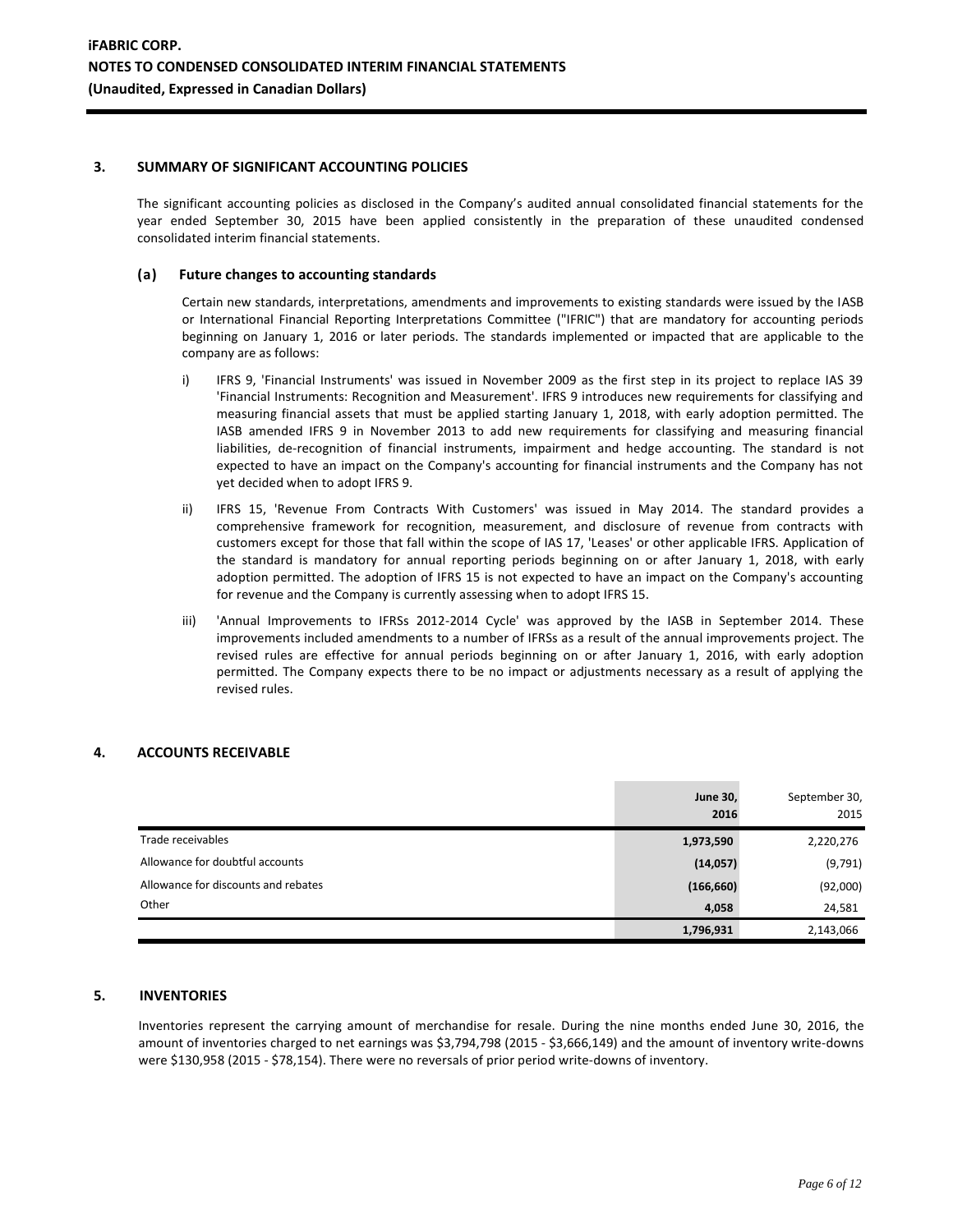#### **6. PREPAID EXPENSES AND DEPOSITS**

|                                   | <b>June 30,</b><br>2016 | September 30,<br>2015 |
|-----------------------------------|-------------------------|-----------------------|
| Prepaid expenses and other assets | 108,743                 | 52,245                |
| Deposits paid to suppliers        | 240,032                 | 275,536               |
|                                   | 348,775                 | 327,781               |

### **7. FOREIGN EXCHANGE FORWARD CONTRACTS**

The Company enters into foreign exchange forward contracts to manage the risks associated with exchange rate fluctuations. The balance is comprised of the following:

|                                                           | <b>June 30,</b><br>2016 | September 30,<br>2015 |
|-----------------------------------------------------------|-------------------------|-----------------------|
| Margin balance - cash deposit                             | 77,502                  | 80,070                |
| Mark to market variance – gain (loss) on foreign exchange | 22,975                  | (42, 384)             |
|                                                           | 100,477                 | 37,686                |

As at June 30, 2016, the Company had contracted to sell \$700,000 U.S Dollars ("USD") and had contracted to sell £200,000 British Pound Sterling ("GBP").

For the nine months ended June 30, 2016, there is a gain on foreign exchange of \$65,359 (2015 - \$10,168 loss) recognized in net earnings (loss), with respect to changes in fair value of the Company's foreign exchange forward contracts.

## **8. PROPERTY, PLANT AND EQUIPMENT**

|                               |           |                             | <b>June 30,</b><br>2016 |
|-------------------------------|-----------|-----------------------------|-------------------------|
|                               | Cost      | Accumulated<br>amortization | <b>Net</b>              |
| Land and buildings            | 2,876,195 | 268,301                     | 2,607,894               |
| Computer and office equipment | 308,125   | 164,708                     | 143,417                 |
| Factory machinery             | 553,572   | 547,973                     | 5,599                   |
|                               | 3,737,892 | 980,982                     | 2,756,910               |

September 30,

|                               |           |                             | 2015       |
|-------------------------------|-----------|-----------------------------|------------|
|                               | Cost      | Accumulated<br>amortization | <b>Net</b> |
| Land and buildings            | 2,700,813 | 246,027                     | 2,454,786  |
| Computer and office equipment | 167,940   | 150,074                     | 17,866     |
| Factory machinery             | 561,512   | 546,284                     | 15,228     |
|                               | 3,430,265 | 942,385                     | 2,487,880  |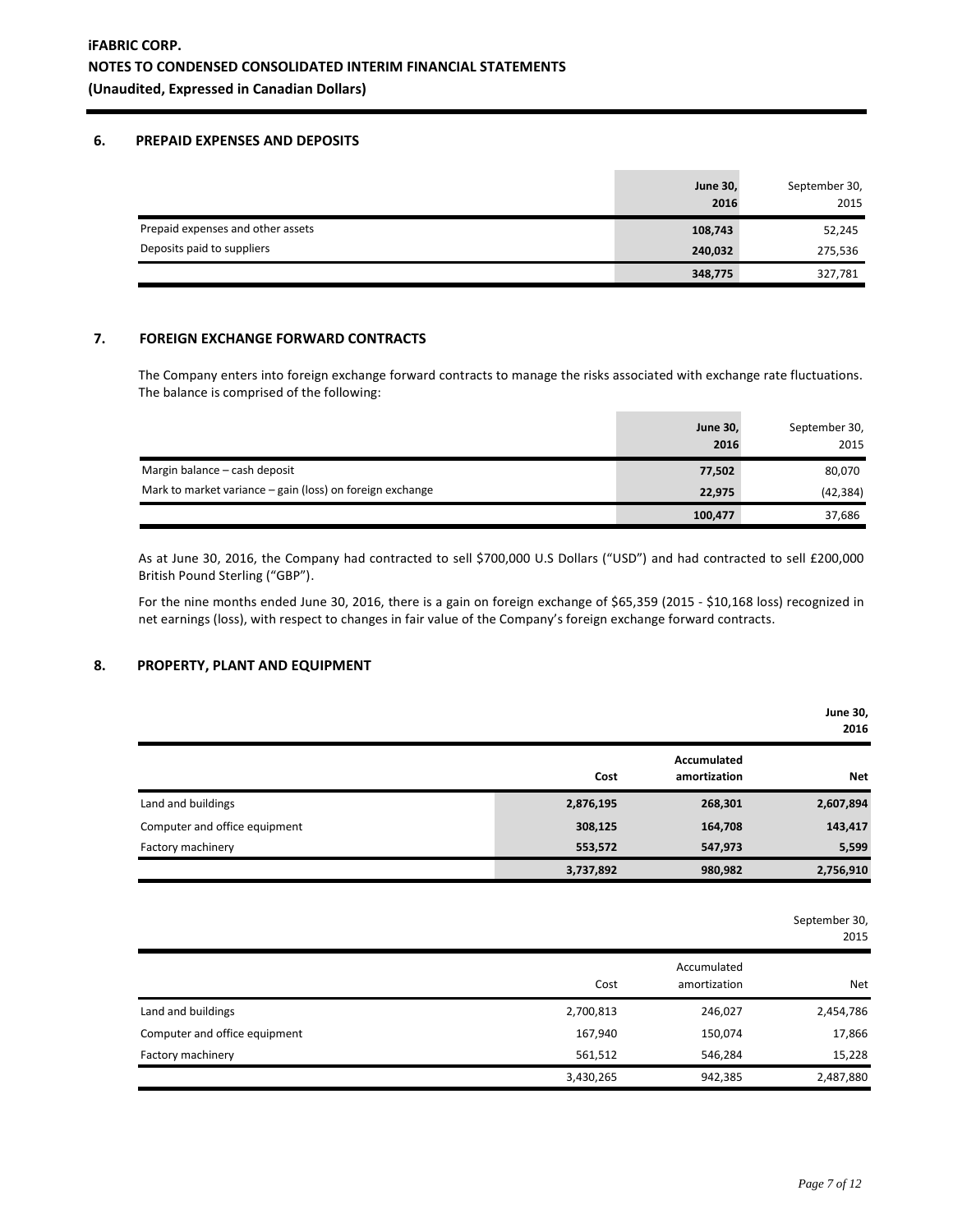## **9. CREDIT FACILITIES**

One of the Company's subsidiaries has a demand operating loan with a tier one Canadian bank available to a maximum of \$2,000,000, against which \$503,925 was outstanding as at June 30, 2016 (September 30, 2015 - nil). The loan facility bears interest at the bank's prime lending rate plus 1.75%. The purpose of the credit facility is to provide for ongoing operating requirements including the financing of accounts receivable and inventories. The facility is secured by General Security Agreements covering all the assets of two subsidiary companies, their accounts receivable insurance, an assignment of their fire insurance, and a guarantee in the amount of \$1,000,000 from a third subsidiary of the Company. In addition, the Company has credit card facilities amounting to \$50,000 Canadian dollars and \$25,000 U.S. dollars, which are subject to the same security arrangements.

## **10. ACCOUNTS PAYABLE AND ACCRUED LIABILITIES**

|                            | <b>June 30,</b><br>2016 | September 30,<br>2015 |
|----------------------------|-------------------------|-----------------------|
| Trade payables             | 561,051                 | 1,604,001             |
| Government remittances     | 89,541                  | 76,643                |
| <b>Accrued liabilities</b> | 172,762                 | 157,344               |
| Tenants deposits           | 8,847                   | 8,847                 |
|                            | 832,201                 | 1,846,835             |

## **11. LOAN PAYABLE**

|                      | <b>June 30,</b> | September 30, |
|----------------------|-----------------|---------------|
|                      | 2016            | 2015          |
| Bank loan (i)        | 1,200,578       | 980,000       |
| Less current portion | 120,000         | 120,000       |
| Due beyond one year  | 1,080,578       | 860,000       |

(i) Bank loan, payable in monthly principal payments of \$10,000 plus interest, bearing interest at the bank's variable interest rate (3.95% as of June 30, 2016), due on September 1, 2028 and secured by a first readvanceable mortgage on the land and building described in note 8, a general security agreement over all assets of Coconut Grove Pads Inc., subject to priority on inventories and accounts receivable to the lender described in note 9, a general assignment of rents, as well as a guarantee from Intelligent Fabric Technologies (North America) Inc.

On May 6, 2016, the Company's subsidiary companies, Coconut Grove Pads Inc., Coconut Grove Textiles Inc., and 2074160 Ontario Inc., collectively entered into an agreement with the lender above, in terms of which the existing secured loan with the lender would increase by an amount of up to \$560,000. Proceeds from the readvancement are to be utilized to renovate and refit the Company's premises located in Markham, Ontario. As of June 30, 2016, there was an undisbursed balance of \$289,422 to be utilized for renovations in process.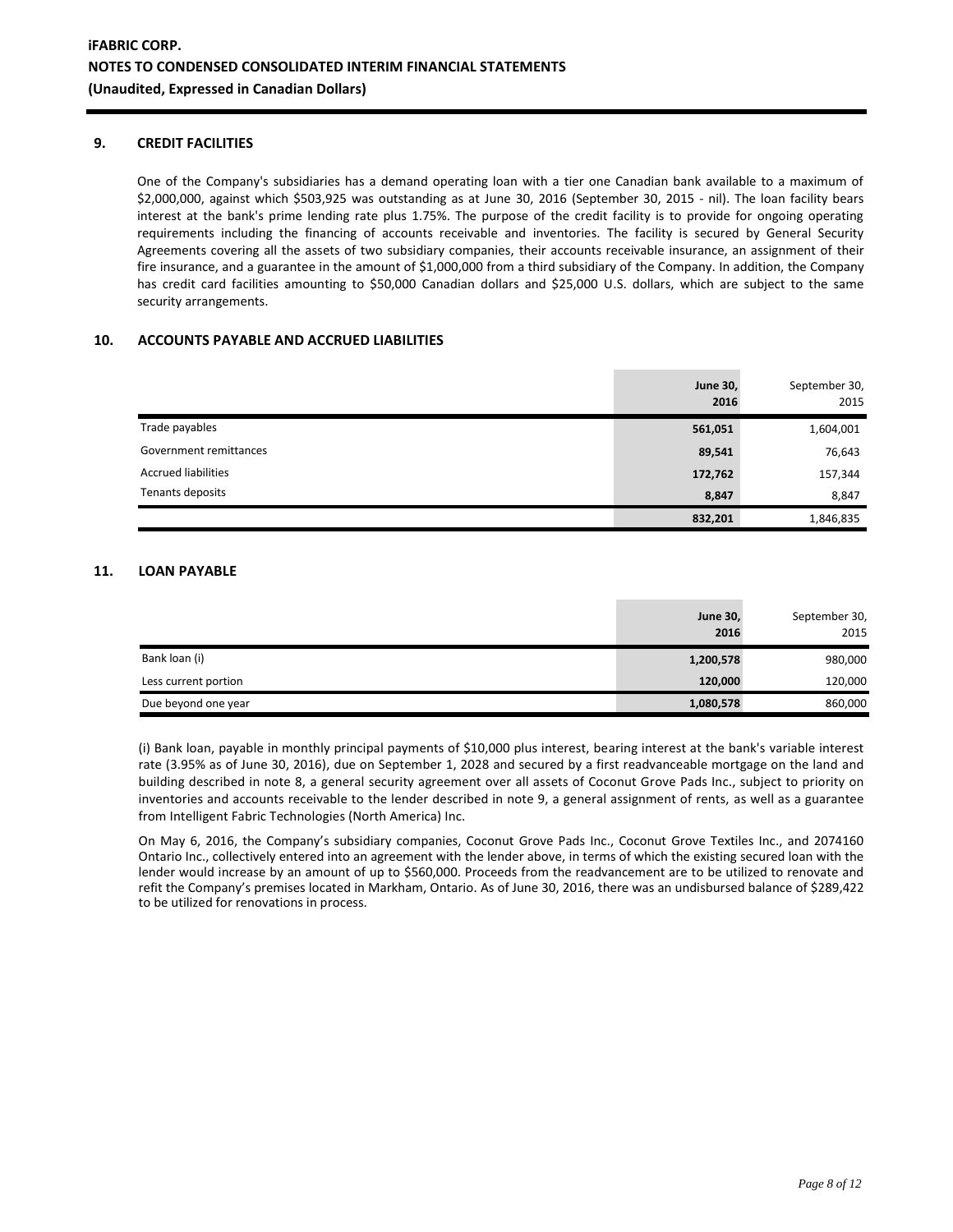## **12. SEGMENTED INFORMATION**

The Company has three reportable operating segments, as described below. The reportable segments offer different products and services, and are managed separately because they require different marketing strategies, technologies, and resource allocations. For each of the operating segments, the CEO and CFO (the chief operating decision makers) review internal management reports on at least a quarterly basis. The following describes the operations in each of the reportable segments:

- Intimate Apparel: Includes the design and distribution of women's intimate apparel, sleepwear and accessories.
- Intelligent Fabrics: Includes the development and distribution of innovative products and treatments that are suitable for application to textiles, plastics, liquids, and hard surfaces. These products are designed to provide added benefits to the user.
- Other: Includes leasing of property to group companies, related parties and third parties.

Inter-segment transactions are made at prices that approximate market rates.

There has been no material change in the total assets for each reportable segment since the last annual audited financial statements.

| Nine months ended June 30, 2016     | Intimate<br>Apparel | Intelligent |         | Corporate Items<br>Fabrics Other Segments and Eliminations | Consolidated             |
|-------------------------------------|---------------------|-------------|---------|------------------------------------------------------------|--------------------------|
| Revenue                             |                     |             |         |                                                            |                          |
| Third party                         | 8,385,119           | 924.361     | 90,874  | $\qquad \qquad -$                                          | 9,400,354                |
| Inter-segment                       | 19.800              | 64.478      | 124.788 | (209,066)                                                  | $\overline{\phantom{0}}$ |
| <b>Total Revenue</b>                | 8.404.919           | 988.839     | 215.662 | (209,066)                                                  | 9,400,354                |
| Earnings (loss) before income taxes | 28,893              | (622, 224)  | 10,737  | 60,448                                                     | (522, 146)               |

|                                     | Intimate  | Intelligent              |         | Corporate Items                         |                          |
|-------------------------------------|-----------|--------------------------|---------|-----------------------------------------|--------------------------|
| Nine months ended June 30, 2015     | Apparel   |                          |         | Fabrics Other Segments and Eliminations | Consolidated             |
| Revenue                             |           |                          |         |                                         |                          |
| Third party                         | 9,332,081 | 589.743                  | 72.560  | $\overline{\phantom{0}}$                | 9,994,384                |
| Inter-segment                       | 27.000    | $\overline{\phantom{a}}$ | 123.296 | (150.296)                               | $\overline{\phantom{0}}$ |
| Total Revenue                       | 9,359,081 | 589.743                  | 195.856 | (150.296)                               | 9,994,384                |
| Earnings (loss) before income taxes | 1,579,113 | (871, 375)               | 16,693  | (270, 120)                              | 454.311                  |

The following summarizes external sales revenue for the Company by geographic operating segments:

| Nine months Ended June 30, | 2016      | 2015      |
|----------------------------|-----------|-----------|
| External sales revenue     |           |           |
| Canada                     | 527,286   | 766,374   |
| <b>United States</b>       | 7,467,187 | 7,862,488 |
| United Kingdom             | 1,034,666 | 957,468   |
| Other                      | 371,215   | 408,054   |
| Total                      | 9,400,354 | 9,994,384 |

All of the Company's non-current assets are located in Canada.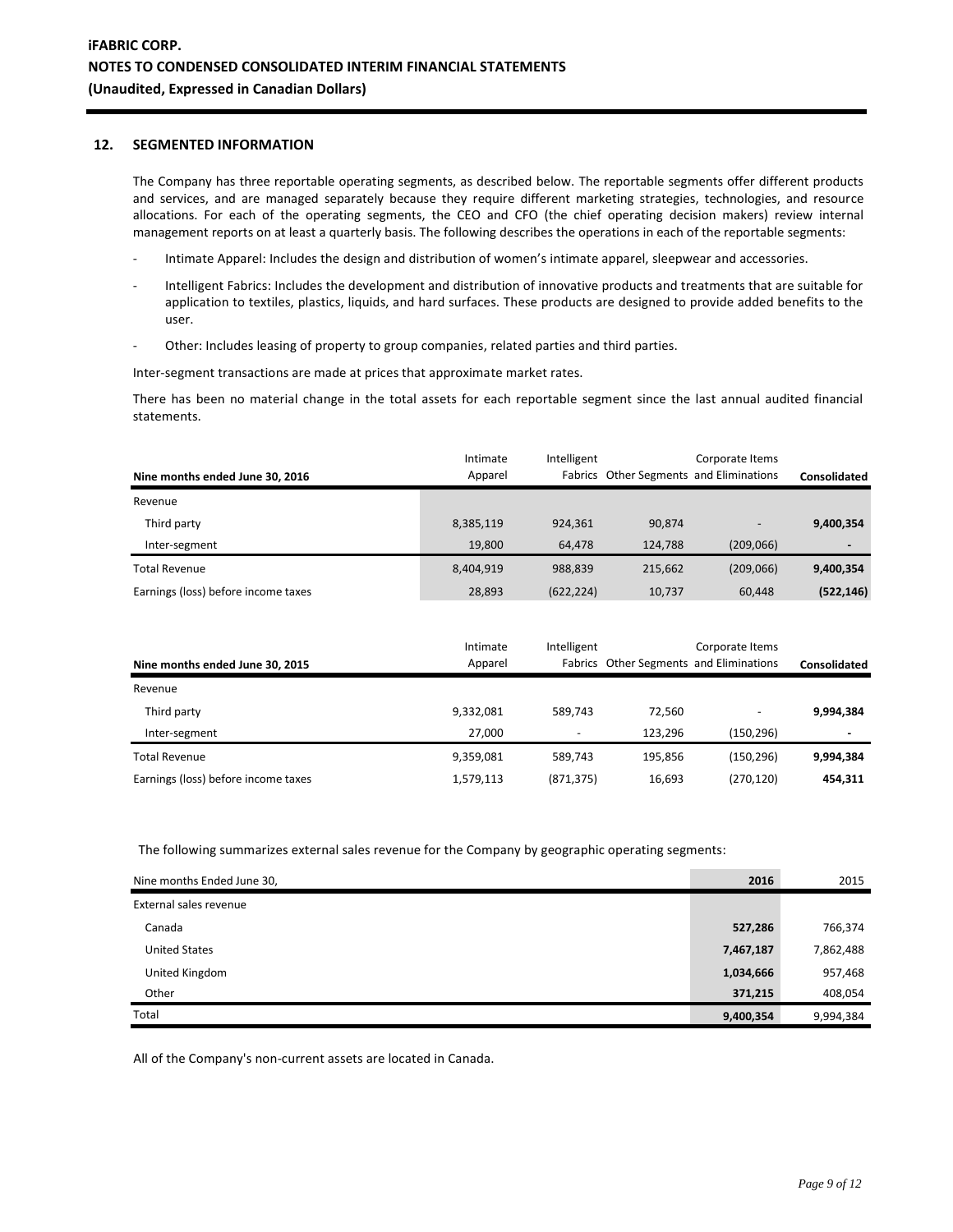## **13. EARNINGS (LOSS) PER SHARE**

Basic earnings (loss) per share is calculated using the weighted average number of shares outstanding during the period. Diluted earnings (loss) per share is calculated to reflect the dilutive effect of warrants and stock options outstanding. The calculation of basic and diluted earnings (loss) per share is based on net loss attributable to iFabric Corp.'s shareholders for the three and nine months ended June 30, 2016 of \$121,653 and \$406,723, respectively (2015 - earnings of \$206,806 and \$172,234 respectively). The number of shares used in the earnings (loss) per share calculation is as follows:

|                                                         |                | Three months | Nine months              |            |
|---------------------------------------------------------|----------------|--------------|--------------------------|------------|
| Period ended June 30,                                   | 2016           | 2015         | 2016                     | 2015       |
| Weighted average number of shares outstanding - basic   | 25,930,739     | 25,899,750   | 25,917,925               | 25,895,025 |
| Dilutive effect of options                              | $\blacksquare$ | 1,182,175    | $\overline{\phantom{a}}$ | 1,225,532  |
| Weighted average number of shares outstanding - diluted | 25,930,739     | 27,081,925   | 25,917,925               | 27,120,557 |

For the three months ended June 30, 2016, 1,680,000 options and 232,133 warrants were excluded from the calculation of diluted earnings (loss) per share as these instruments were deemed to be anti-dilutive (2015 – 325,000 options and 232,133 warrants were excluded). For the nine months ended June 30, 2016, 1,680,000 options and 232,133 warrants were excluded from the calculation of diluted earnings (loss) per share as these instruments were deemed to be anti-dilutive (2015 – 250,000 options and 232,133 warrants were excluded).

## **14. CAPITAL STOCK**

## **(a) Authorized, issued and outstanding**

Authorized: Unlimited number of common shares

|                                                                 | Number of<br>common shares | Common share<br>capital |
|-----------------------------------------------------------------|----------------------------|-------------------------|
| Balance at September 30, 2015                                   | 25,899,750                 | 2,743,530               |
| Shares issued pursuant to excercise of stock options            | 40.000                     | 16,000                  |
| Ascribed value credited to share capital on exercise of options | $\overline{\phantom{0}}$   | 12,448                  |
| Balance at June 30, 2016                                        | 25,939,750                 | 2,771,978               |

|                                                                 | Number of<br>common shares | Common share<br>capital |
|-----------------------------------------------------------------|----------------------------|-------------------------|
| Balance at September 30, 2014                                   | 25,869,750                 | 2,722,194               |
| Shares issued pursuant to excercise of stock options            | 30,000                     | 12,000                  |
| Ascribed value credited to share capital on exercise of options |                            | 9,336                   |
| Balance at June 30, 2015                                        | 25,899,750                 | 2,743,530               |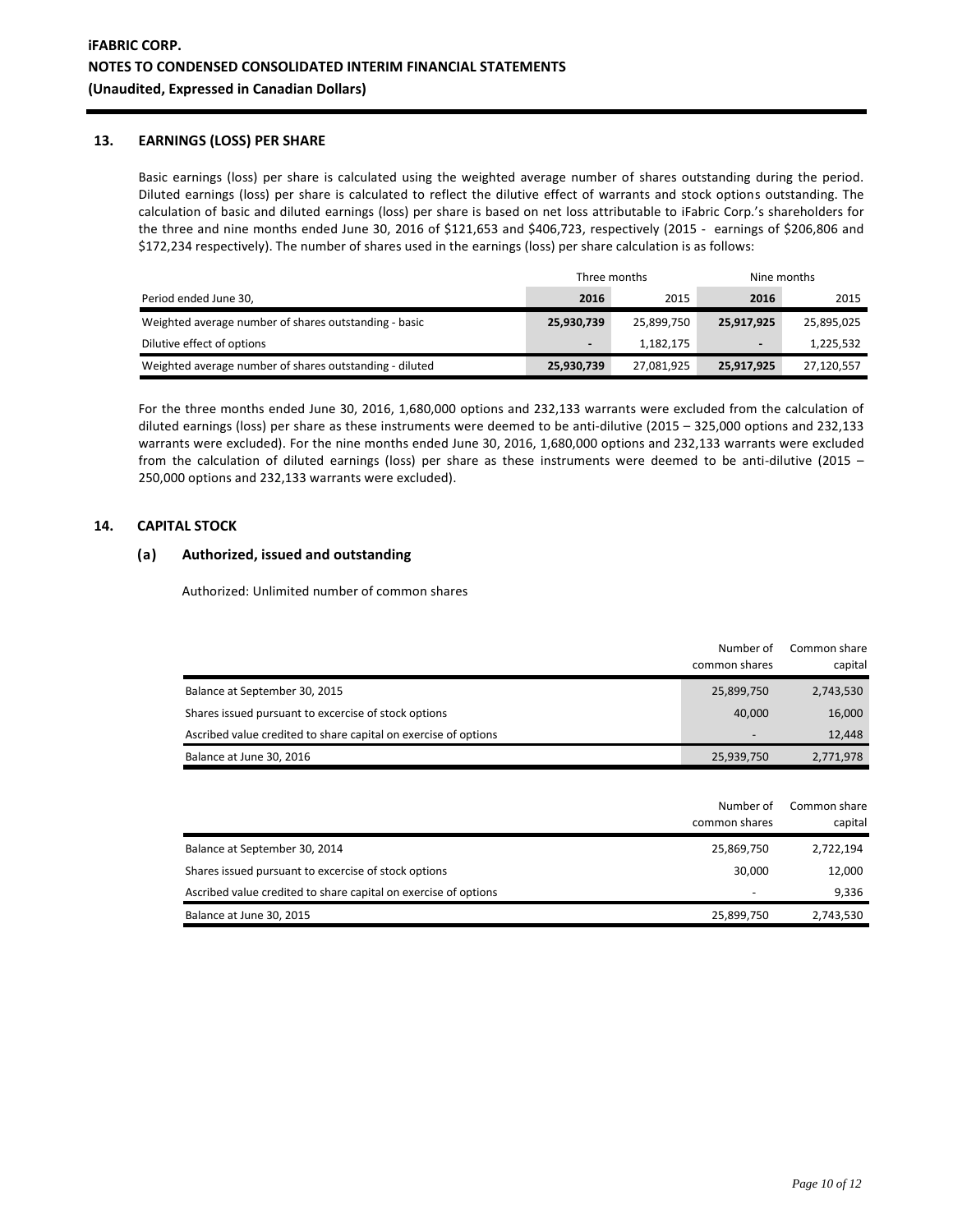## **14. CAPITAL STOCK,** *continued*

### **(b) Stock option plan**

The Company has reserved 10% of the issued and outstanding common shares for issuance under its stock option plan. The status of the Company's stock option plan is summarized as follows:

|                               | Number of stock<br>options | Weighted average<br>exercise price |
|-------------------------------|----------------------------|------------------------------------|
| Balance at September 30, 2015 | 1,720,000                  | 0.97                               |
| Exercised                     | (40,000)                   | 0.40                               |
| Balance at June 30, 2016      | 1,680,000                  | 0.98                               |
|                               | Number of stock<br>options | Weighted average<br>exercise price |
| Balance at September 30, 2014 | 1,650,000                  | 0.85                               |
| Granted (i)                   | 100,000                    | 2.70                               |
| Exercised                     | (30,000)                   | 0.40                               |
| Balance at June 30, 2015      | 1,720,000                  | 0.97                               |

(i) On May 6, 2015, 100,000 stock options were issued to a Director of the Company. Each option entitles the holder to acquire one common share of the Company at a price of \$2.70 and is exercisable for a period of 10 years from the grant date. The options vest immediately. Share-based compensation expense based on the fair value of the options had been estimated at \$180,980 as of the date of the grant using the Black-Scholes pricing model with the following assumptions:

| Dividend yield             | 0.00%    |
|----------------------------|----------|
| <b>Expected volatility</b> | 58%      |
| Risk-free interest rate    | 1.73%    |
| <b>Expected maturity</b>   | 10 years |

As of June 30, 2016, the following options were outstanding and exercisable:

|                    | <b>Options Outsanding</b> |                                                      |                              | <b>Options Exercisable</b> |                                              |
|--------------------|---------------------------|------------------------------------------------------|------------------------------|----------------------------|----------------------------------------------|
|                    | Number of stock           | Weighted<br>average<br>remaining<br>contractual life | Weighted<br>average exercise |                            | Weighted<br>Number of stock average exercise |
| Expiry date        | options                   | (years)                                              | price                        | options                    | price                                        |
| September 17, 2018 | 75.000                    | 2.21                                                 | 2.90                         | 75.000                     | 2.90                                         |
| January 16, 2023   | 1,355,000                 | 6.54                                                 | 0.40                         | 1,355,000                  | 0.40                                         |
| April 1, 2024      | 150,000                   | 7.75                                                 | 4.15                         | 100,000                    | 4.15                                         |
| May 6, 2025        | 100,000                   | 8.85                                                 | 2.70                         | 100,000                    | 2.70                                         |
|                    | 1,680,000                 | 6.59                                                 | 0.98                         | 1,630,000                  | 0.89                                         |